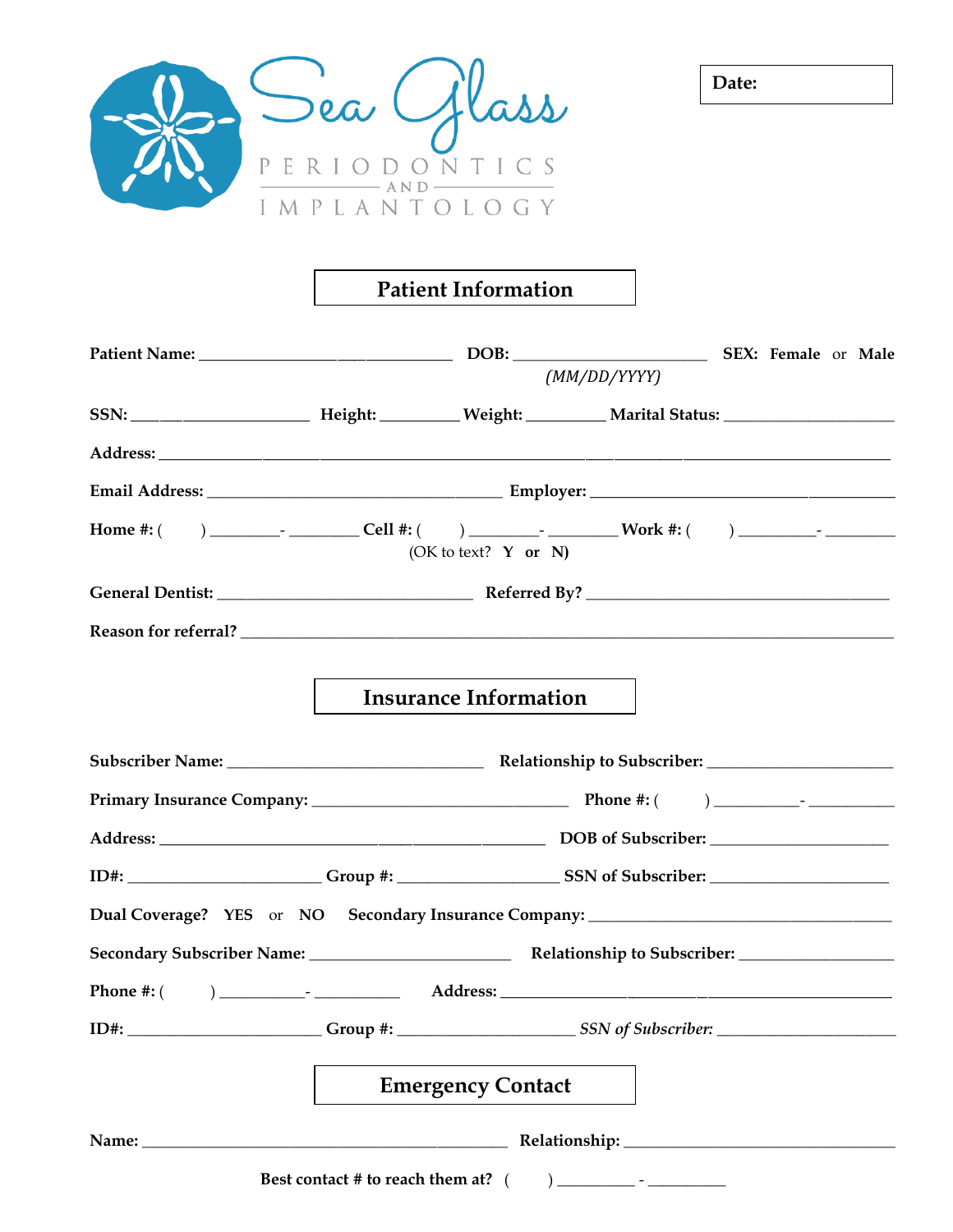

# **Health History**

|                                                                                                                                                           | Phone #: ( |            |
|-----------------------------------------------------------------------------------------------------------------------------------------------------------|------------|------------|
|                                                                                                                                                           |            |            |
| 1. Are you under the care of any other physician(s)? YES or NO                                                                                            |            |            |
| Have you ever been hospitalized for any surgical operation, illness, or childbirth? YES or NO<br>2.                                                       |            |            |
| Are you taking any medications or vitamins/supplements? YES or NO<br>3.                                                                                   |            |            |
| Have you ever taken any of the following medications for Osteoporosis? Fosamax, Boniva, Actonel,<br>4.<br>Bonefos, Didronel, Zometa, Other: ___________   |            |            |
| Are you currently taking any blood thinners? (including Aspirin, Coumadin, Plavix) YES or NO<br>5.                                                        |            |            |
| Have you ever been instructed to pre-medicate with antibiotics before a dental appointment due to a<br>6.<br>joint replacement/heart condition? YES or NO |            |            |
| Are you allergic to/had any adverse reactions to any drugs/medications (including Anesthesia)?<br>7.<br>or NO                                             |            | <b>YES</b> |
| Are you allergic to latex or any rubber products? YES or NO<br>8.                                                                                         |            |            |
| Are you allergic to milk, eggs, or any other food products? YES or NO<br>9.                                                                               |            |            |
| 10. Are you currently using any tobacco products? YES or NO                                                                                               |            |            |
| 11. Do you drink alcohol? YES or NO                                                                                                                       |            |            |
| 12. Do you use recreational drugs? YES or NO                                                                                                              |            |            |
| <b>Women Only</b>                                                                                                                                         |            |            |
| Are you pregnant or think you may be pregnant? YES or NO                                                                                                  |            |            |
| Are you nursing? YES or NO<br>٠<br>Are you taking birth control pills, hormones, or female contraceptives? YES or NO                                      |            |            |

**Preferred Pharmacy:** \_\_\_\_\_\_\_\_\_\_\_\_\_\_\_\_\_\_\_\_\_\_\_\_\_\_\_\_\_\_\_\_\_\_\_\_\_\_\_\_\_\_ **Phone #:** ( ) \_\_\_\_\_\_\_\_\_\_\_- \_\_\_\_\_\_\_\_\_\_\_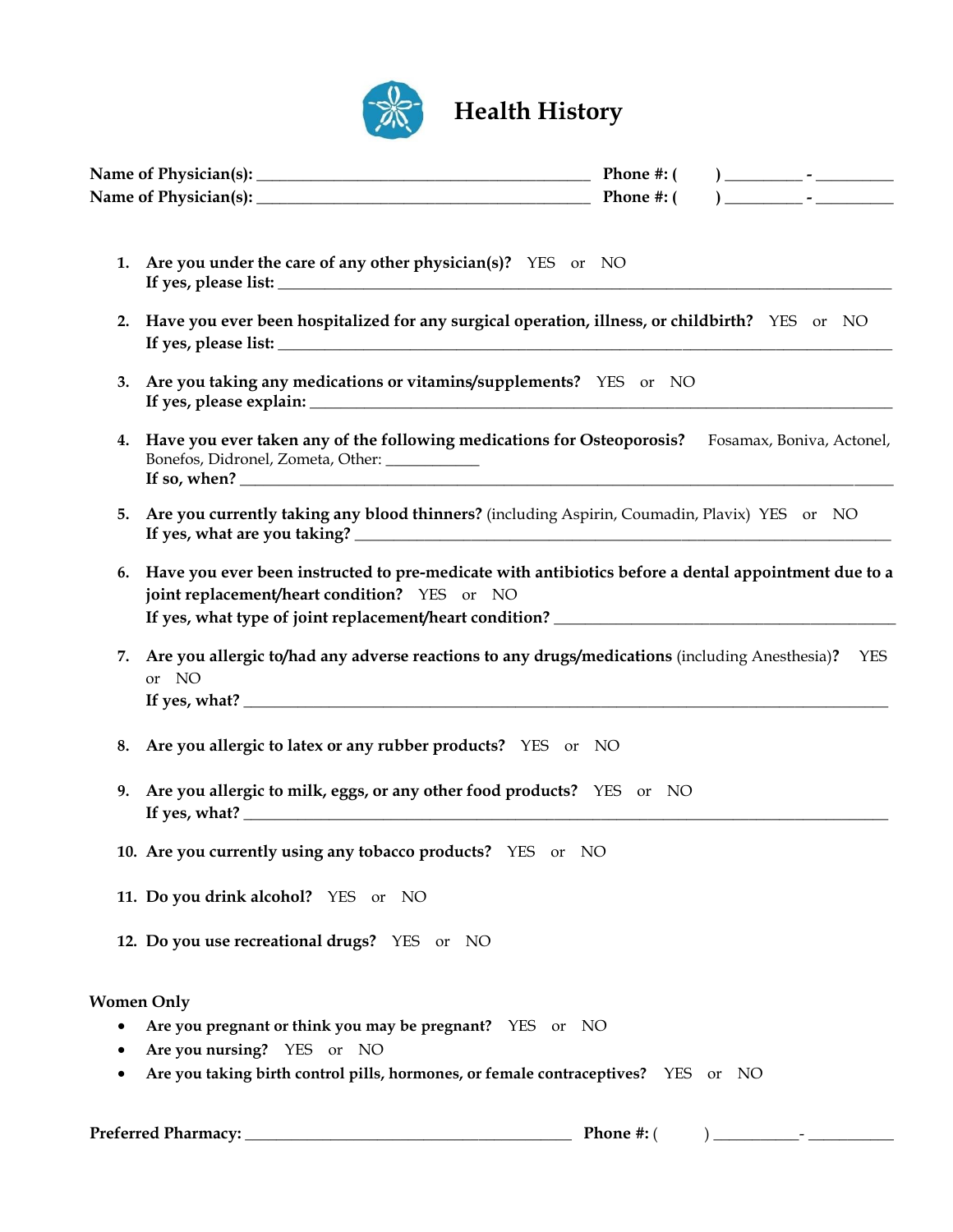

## **Health History**

#### **Do you or have you had any of the following conditions?**

| Cardiovascular<br><b>High Blood Pressure</b> | Endocrine<br>Diabetes                                          |
|----------------------------------------------|----------------------------------------------------------------|
| <b>Heart Disease</b>                         | Thyroid/Parathyroid Problems                                   |
| Rheumatic Fever                              | <b>Liver Disease</b>                                           |
| <b>Heart Attack</b>                          | Jaundice                                                       |
| Heart Murmur                                 | <b>Cancer/Blood Disorders</b>                                  |
| Mitral Valve Prolapse                        | Cancer                                                         |
| Cardiac Pacemaker                            |                                                                |
| Heart Surgery/Stents                         | Radiation/Chemotherapy                                         |
| Angina/Chest Pains                           |                                                                |
| Heart Infection/Endocarditis                 | Anemia                                                         |
| Respiratory<br>Asthma                        | <b>Stomach/Intestinal Problems</b><br>Irritable Bowel Syndrome |
| Shortness of Breath                          | Colitis, Diverticulitis                                        |
| Emphysema                                    | Crohn's Disease                                                |
| Tuberculosis                                 | Acid Reflux                                                    |
| Chronic Obstructive Pulmonary Disease        | Peptic Ulcer Disease                                           |
| Neurologic<br>Fainting/Seizures              | Other<br>Swollen Ankles                                        |
| Epilepsy/Convulsions                         | Kidney Disorders/Stones                                        |
| Stroke                                       | Arthritis                                                      |
| Transient Ischemic Attacks (ISAs)            | Joint Replacement(s)                                           |
| Fibromyalgia                                 | Frequently Tired                                               |
| <b>Infectious Diseases/Immune Problems</b>   | Hay Fever/Allergies                                            |
| Organ Transplant                             | Glaucoma                                                       |
| AIDS/HIV Infection                           | Adverse Reactions to Anesthesia                                |
| Hepatitis: A B C                             | Sleep Apnea                                                    |
| Infectious/Sexually Transmitted Disease      | Other condition(s) not mentioned above:                        |
| MRSA/VRSA                                    |                                                                |

\_\_\_\_\_\_\_\_\_\_\_\_\_\_\_\_\_\_\_\_\_\_\_\_\_\_\_\_\_\_\_\_\_\_\_\_\_\_\_\_\_\_\_\_\_\_\_\_\_\_\_\_\_\_\_\_\_\_\_\_\_\_\_\_\_\_\_\_\_\_\_\_\_\_\_\_\_\_\_\_\_\_\_\_\_\_\_\_\_\_\_\_\_\_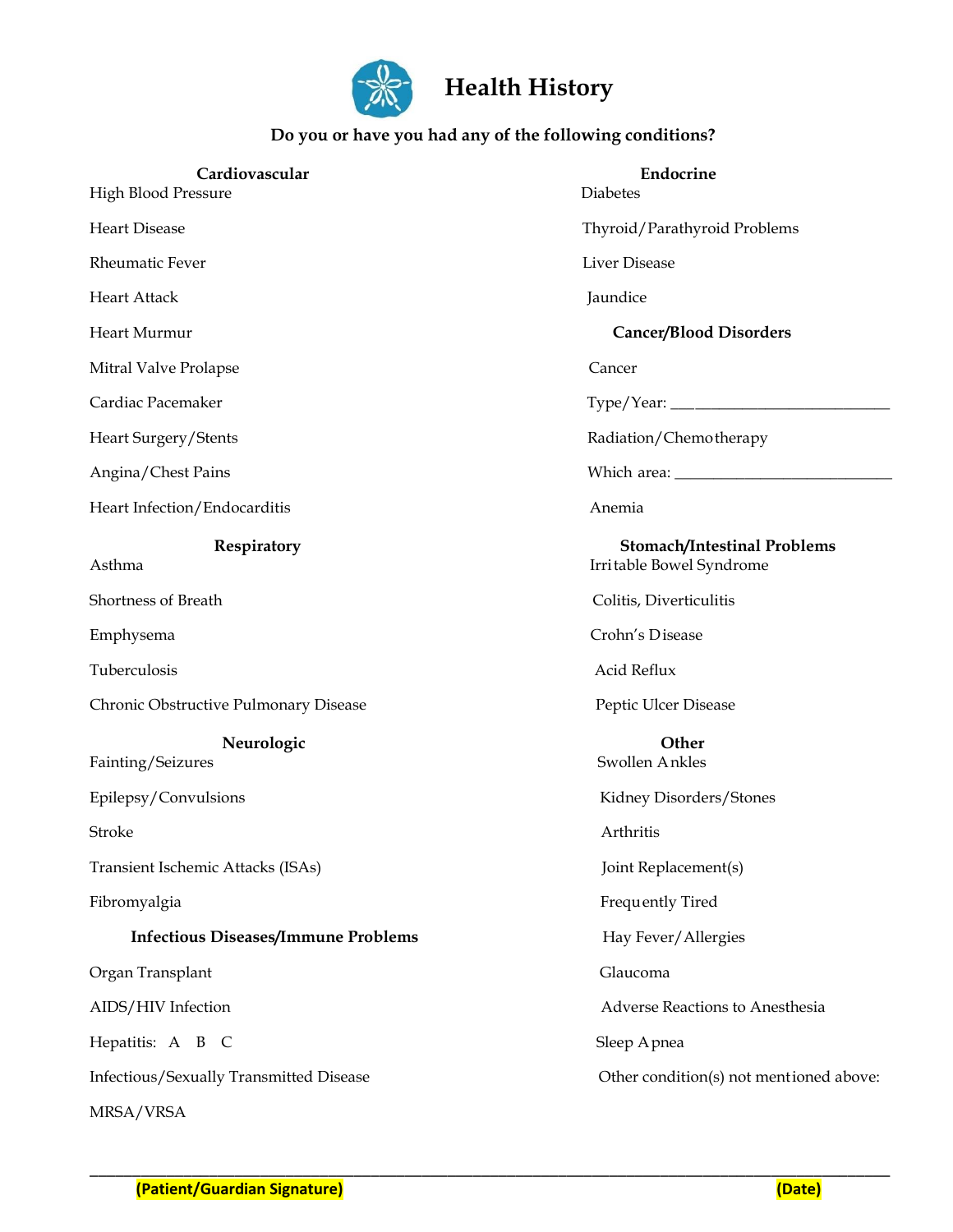

I understand that under the Health Insurance Portability & Accountability Act of 1996 (HIPAA) that I have certain rights to privacy regarding my protected information. I understand that this information can and will be used to:

- $\Box$  Conduct, plan, and direct my treatment and follow-up among the multiple healthcare providers who may be involved in that treatment directly and indirectly
- Obtain payment from third party payers
- Conduct normal healthcare operations, such as quality assessments and dentists/physician certifications

I have acknowledged that I have received notice of the availability of your **Notice of Privacy Practices** containing a more complete description of the uses and disclosures of my health information. I understand that this office has the rights to change its **Notice of Privacy Practices** from time to time and that I may contact this office at any time at the address above to obtain a current copy of the **Notice of Privacy Practices.** I understand that I may request in writing that you restrict how my private information is used or disclosed to carry out treatment, payment, or healthcare operations. I also understand that you are not required to agree to my requested restrictions, but if you do agree then you are bound to abide by such restrictions.

| Patient Name: Name:           |                                    |
|-------------------------------|------------------------------------|
|                               |                                    |
| (If Parent or Legal Guardian) |                                    |
|                               |                                    |
|                               |                                    |
|                               |                                    |
|                               | <b>Patient Representative Info</b> |
|                               |                                    |
|                               |                                    |
|                               |                                    |

**Do you give us permission to contact your representative if needed regarding your care?** YES or NO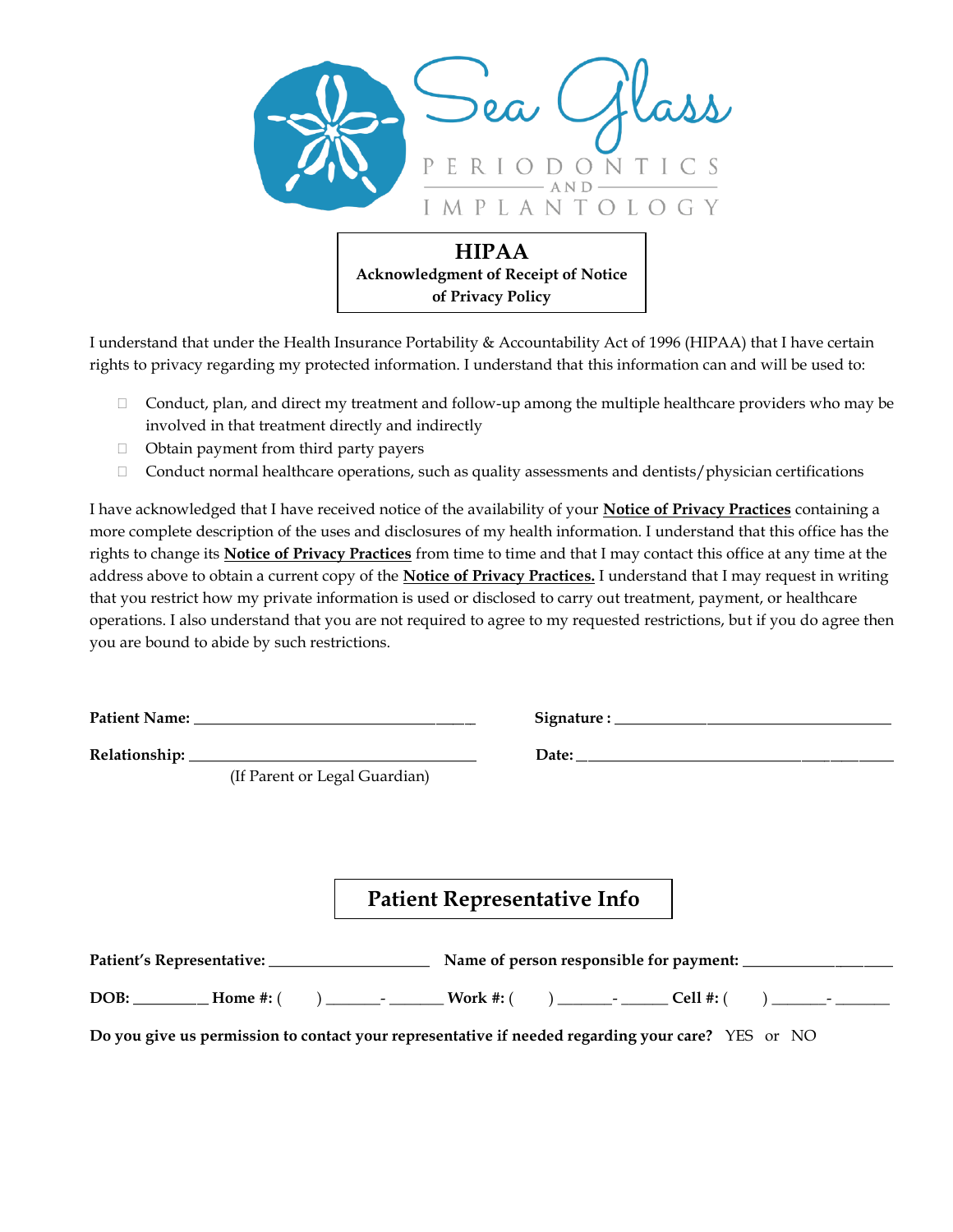

#### **Dental Appointment Agreement and Cancellation Policy**

Our goal is to strive to help our patients achieve and maintain the best oral health as possible for a lifetime. In order to achieve this goal, it is very important for our patients to make every effort to keep their scheduled appointments in our office. Broken appointments can result in unproductive time that our doctor and hygienists could use to treat other patients who are awaiting an appointment.

Our team understands that some situations arise and require our patients to reschedule or cancel their appointment. If you **no show**, **reschedule**, or **cancel** your appointment without **48 hours** notice, it is considered a *Broken Appointment* and a \$75 fee will be applied to your account.

#### **The following procedures require a deposit in order to reserve your time with either the dentist or the hygienist:**

*Sedation or Local Surgeries require a 20% deposit*

*Scaling and Root Planing require a \$100 deposit* 

**I understand the Dental Appointment Agreement and I agree to follow the terms of the** *Broken Appointment* **Policy.**

\_\_\_\_\_\_\_\_\_\_\_\_\_\_\_\_\_\_\_\_\_\_\_\_\_\_\_\_\_\_\_\_\_\_\_\_\_\_\_\_\_\_\_\_\_\_\_\_\_\_\_\_\_\_\_\_\_\_\_\_\_\_\_\_\_\_\_\_\_\_\_\_\_\_\_\_\_\_\_\_\_\_\_\_\_\_\_\_\_\_\_\_\_\_\_\_\_\_\_\_\_\_\_\_\_\_\_\_\_\_\_\_\_\_\_\_

**Signature of Patient, Parent, or Guardian discussed by Case Control Cate**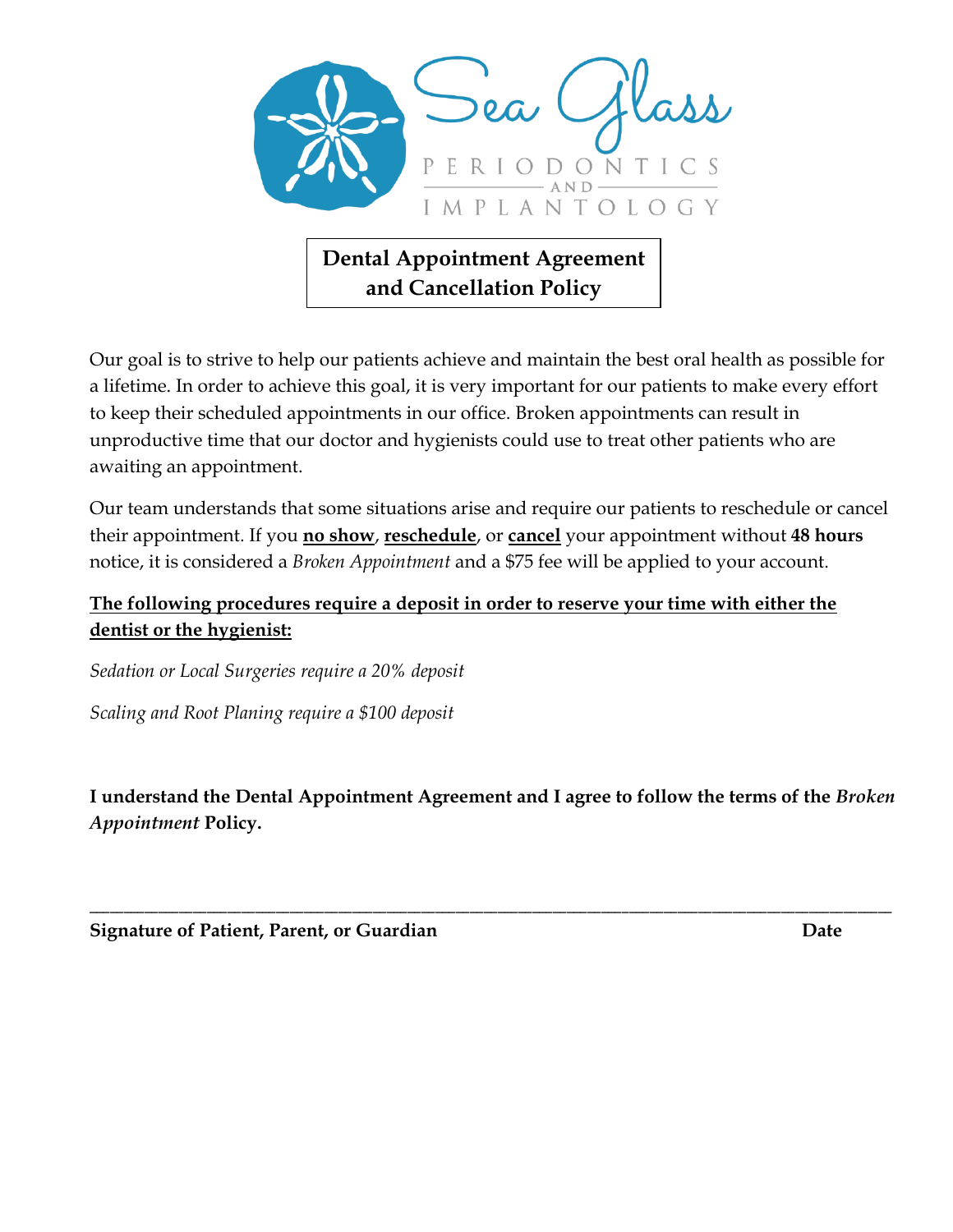

#### **Release of Records**

I, \_\_\_\_\_\_\_\_\_\_\_\_\_\_\_\_\_\_\_\_\_\_\_\_\_\_\_\_\_\_\_\_\_\_\_\_\_\_\_\_\_\_\_\_\_\_\_\_\_\_\_\_\_\_\_\_\_\_ authorize **Diane Jenkins Periodontics** to release copies of any of my records with respect to any dental or medical care for treatment to \_\_\_\_\_\_\_\_\_\_\_\_\_\_\_\_\_\_\_\_\_\_\_\_\_\_\_\_\_\_\_\_\_\_\_\_\_\_\_\_\_\_\_\_\_\_\_\_\_\_\_\_\_\_\_\_\_.

*(General Dentist)*

I understand that the certain type of information to be disclosed to my General Dentist may include: a detailed report of examination findings, treatment needed, detailed prognosis, and copies of any other records (**x-rays, photographs)** that pertain to me.

I hereby release **Diane Jenkins Periodontics** from any legal responsibility or legal liability that may arise from the release of such information.

\_\_\_\_\_\_\_\_\_\_\_\_\_\_\_\_\_\_\_\_\_\_\_\_\_\_\_\_\_\_\_\_\_\_\_\_\_\_\_\_\_\_\_\_\_\_\_\_\_\_\_\_\_\_\_\_\_\_\_\_\_\_\_\_\_\_\_\_\_\_\_\_\_\_\_\_\_\_\_\_\_\_\_\_\_\_

| Date |
|------|
|      |